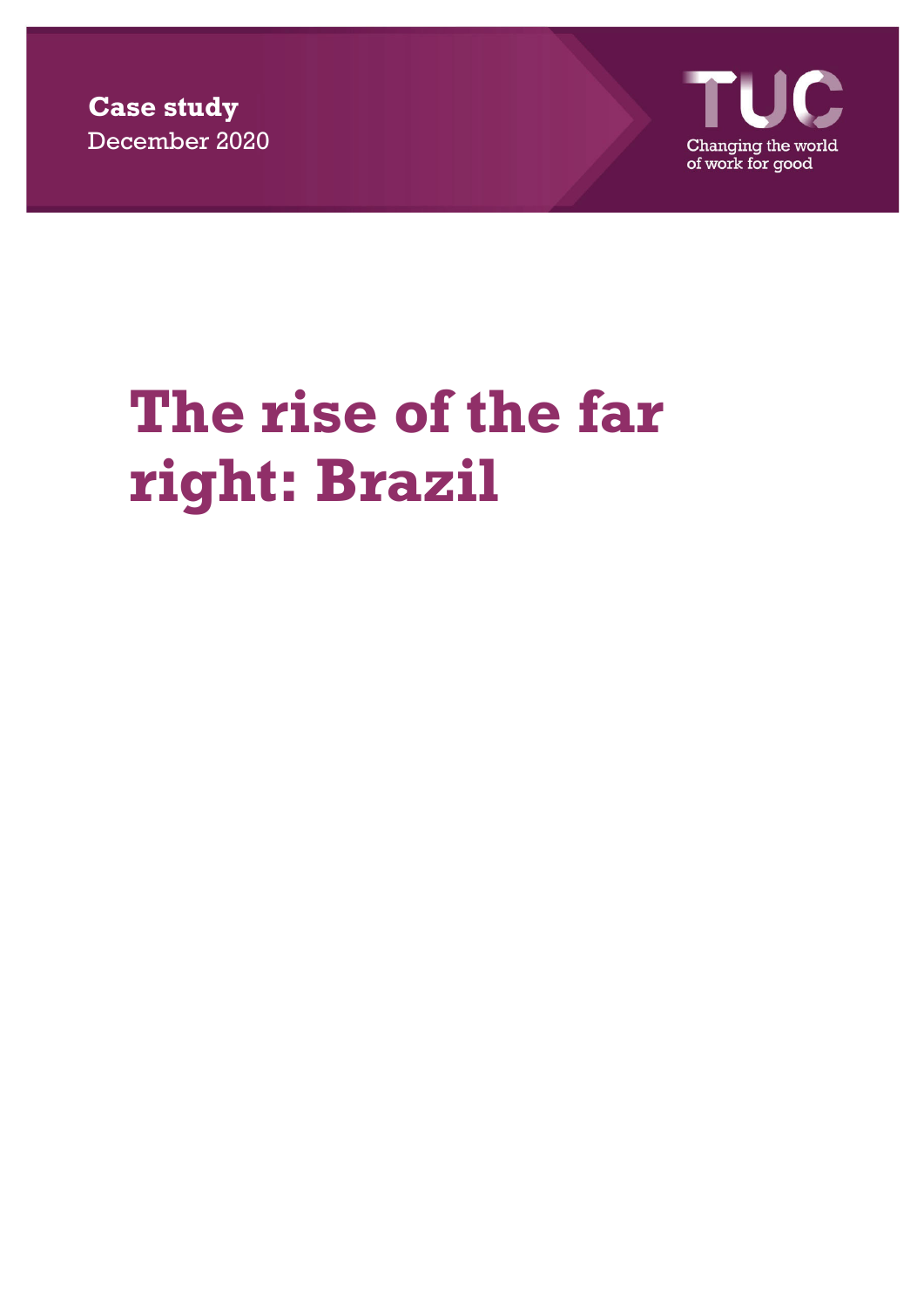

## **Introduction**

Bolsonaro and his would-be 'super-minister' of the economy Paolo Guedes campaigned on the promise of ultra-liberal economic policies, pledging to shrink the public sector, cut taxes, privatise state assets and flexibilise labour markets. Brazil's stock market reached a record high in the immediate aftermath of Bolsonaro's election, even as the international markets were in meltdown. This was a sure sign of confidence among investors that the government would swiftly administer their desired remedy of economic shock therapy.

Bolsonaro picked up where his predecessor Temer left off in attacking trade unions, disbanding the country's Ministry of Labour within days of taking office. In March 2019, his administration ended automatic deduction of union subs without warning, compromising the financial independence of trade unions.<sup>1</sup> Yet, it has been far from plain sailing in terms of implementing other aspects of his programme. Bolsonaro's government spent much of 2019 battling to enact reform of the country's pension system, and this passed only because a cross-party coalition of legislators decided to back it. The government lacks an overall majority in Congress and the parliamentary arithmetic has become even more fragmented following Bolsonaro's resignation from the Social Liberal Party (PSL) to establish the Alliance for Brazil (APB). The protests in Chile and Lula's release, both of which emboldened the opposition, also contributed to the government's prevarication when it came to delivering on the rest of its economic programme.<sup>2</sup> While Guedes was active in the implementation of deregulation measures and privatisation, this did not represent the kind of economic shock therapy that big capital had expected or been promised.<sup>3</sup>

The pandemic has hit Brazil especially hard, in part because of Bolsonaro's refusal to take the virus seriously and coordinate a major public health response. The president has repeatedly clashed with state governors who have introduced stay-at-home measures, spoken at anti-lockdown rallies and even sacked his health minister for promoting the World Health Organisation (WHO) guidance.<sup>4</sup> As of November 2020, the country has the second-highest number of deaths in the world behind the US, with over 167,000 deaths officially recorded.

Bolsonaro's handling of the COVID-19 crisis has had a significant impact on workers and trade unions. Health unions, trade union federations and social movements, backed by the Public Services International (PSI) and UNI Global, have lodged a complaint before the International Criminal Court (ICC) alleging that the president's actions constitute crimes

<sup>&</sup>lt;sup>1</sup> Moss A (2020). "The edge of democracy". TUC Blog, 10 February 2020. Available at: https://www.tuc.org.uk/blogs/edge-democracy.

<sup>2</sup> Stott M, Schipani A and Harris B (2019). "Brazil reforms: has Jair Bolsonaro missed his moment?". *Financial Times*, 3 December 2019. Available at: https://www.ft.com/content/840a29fc-14f0-11ea-9ee4- 11f260415385.

<sup>3</sup> MacDonald SB (2020). "Bolsonaro's first year: balancing the economy and cultural wars". *Global Americans*, 9 January 2020. Available at: https://theglobalamericans.org/2020/01/bolsonaros-first-yearbalancing-the-economy-and-cultural-wars/.

<sup>4 &</sup>quot;Brazil's Bolsonaro joins protest against coronavirus restrictions". Al Jazeera, 20 April 2020. Available at: https://www.aljazeera.com/news/2020/04/20/brazils-bolsonaro-joins-protest-against-coronavirusrestrictions/?gb=true.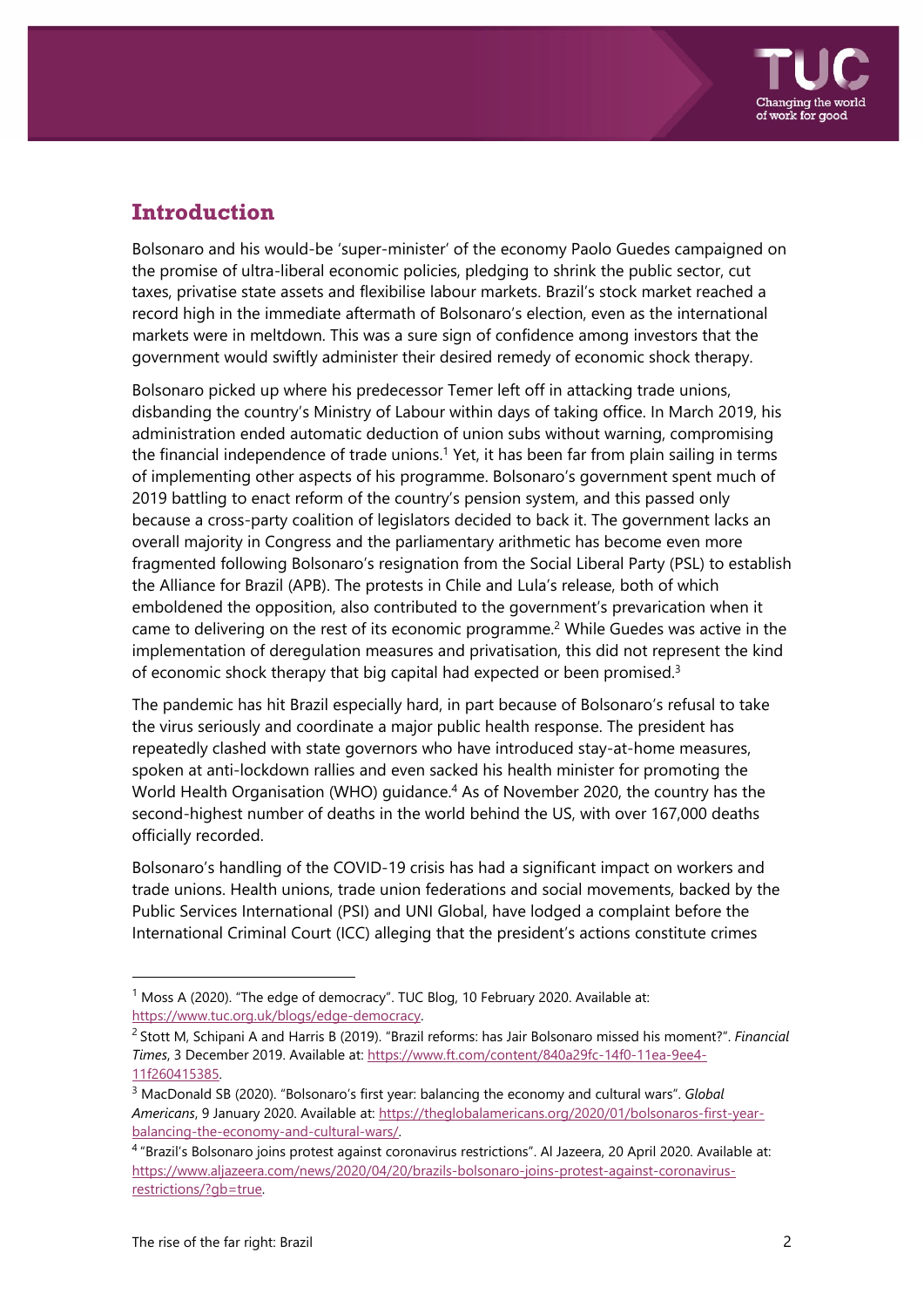

against humanity. The complaint demands that Bolsonaro be held accountable for acting against the recommendations of health authorities and irresponsibly exposing people to contagion, including the 60 per cent of health workers who do not have access to PPE.<sup>5</sup> In economic terms, more than 10 million workers have been impacted by the arbitrary suspension of contracts and reductions in hours and wages, facilitated by an emergency law that was introduced at the beginning of the pandemic and has been extended until the end of 2020.<sup>6</sup> Approximately 40 per cent of Brazil's informal workers have lost their jobs, while overall unemployment has risen to 14.4 per cent (13.8 million people) in the third quarter of 2020, its highest rate since 2012.7

There have been signs of the government moving to advance its privatisation agenda during the pandemic. Plans have been announced for the privatisation of key public assets such as the post office, the National Bank for Economic Development (BNDES) and Electrobas, the power utility, and the accelerated privatisation of Petrobas, the state-owned oil company – to name but a few. $8$  However, Bolsonaro, Guedes and their backers remain frustrated with the slow pace of progress owing to the political context, something that led to the resignation of Brazil's privatisation minister in August.<sup>9</sup> In October, Bolsonaro signed a decree authorising the exploration of public-private initiatives in the health system, only to revoke the decree one day later after receiving fierce criticism from opposition politicians and the health sector.10 The government has also suffered setbacks in its efforts to embed certain aspects of anti-worker and anti-trade union legislation. A presidential decree introduced at the start of the pandemic, known as Provisional Measure 927/2020, gave priority to individual agreements between employers and workers over existing collective agreements. Yet this measure expired in July after Congress could not come to a consensus as to whether it should be extended or replaced.

In addition, with one eye on his approval ratings and the political opposition, Bolsonaro has been forced to display a certain degree of pragmatic populism in his approach to the economic crisis. With many people in crowded low-income neighbourhoods struggling, the

<sup>5</sup> Public Services International (2020). "Global unions denounce Bolsonaro before the ICC for genocide and crimes against humanity". 27 July 2020. Available at:

https://publicservices.international/resources/news/global-unions-denounce-bolsonaro-before-the-icc-forgenocide-and-crimes-against-humanity-?id=10986&lang=en.

 $<sup>6</sup>$  Rosely Rocha (2020). "See how the holidays are and the 13th of those who had a suspended work</sup> contract". *CUT*, 19 October 2020. Available at: https://www.cut.org.br/noticias/veja-como-ficam-as-ferias-eo-13-de-quem-teve-contrato-de-trabalho-suspenso-9f7c.

 $7$  "Unemployment rate rises (14.4%) and is the largest since 2012". CUT, 30 October 2020. Available at: https://www.cut.org.br/noticias/taxa-de-desemprego-dispara-e-atinge-14-4-e-o-maior-indice-desde-2012-153c.

<sup>&</sup>lt;sup>8</sup> Fenae (2020). "Privatizations are advancing and Caixa bankers warn: 'burning of assets'". CUT, 20 October 2020. Available at: https://www.cut.org.br/noticias/privatizacoes-avancam-e-bancarios-da-caixa-alertamqueima-de-patrimonio-5f18.

<sup>9</sup> Reuters Staff (2020). "Brazil's privatization czar resigns amid economic slowdown". *Reuters*, 11 August 2020. Available at: https://www.reuters.com/article/us-brazil-economy-privatizations-idUSKCN2572Z2. 10 Petrov A (2020). "Decree leading to private investment in basic health care". *Rio Times*, 29 October 2020. Available at: https://riotimesonline.com/brazil-news/brazil/bolsonaro-publishes-and-revokes-decree-onhealthcare-centers-privatization-under-24-hours/.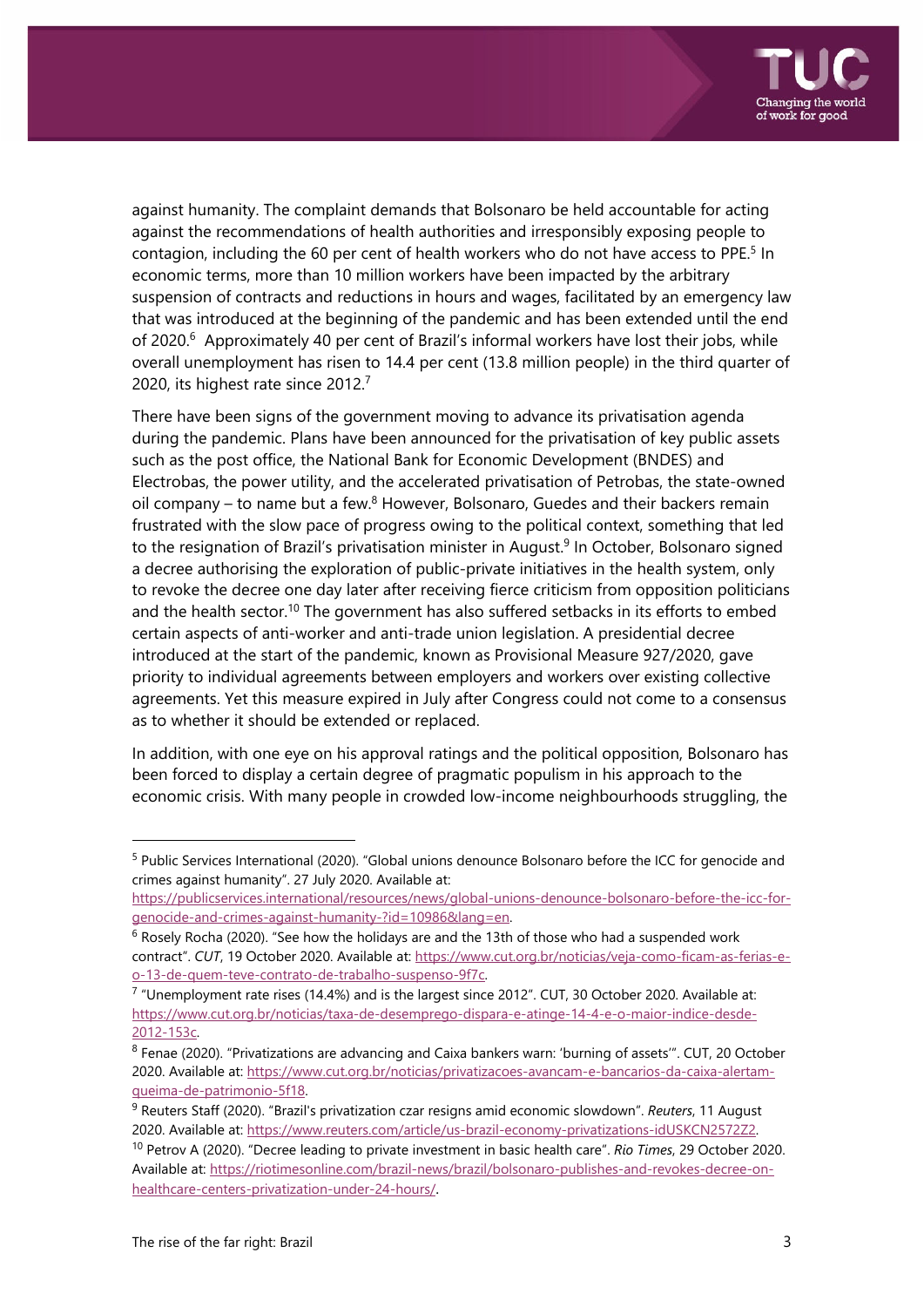

government introduced an (albeit insufficient) emergency income supplement of R\$600 (about £90) for five months. This income support reached approximately 65 million people, or more than 30 per cent of the population, and has been extended till December 2020 at half of its original value. It remains to be seen whether this will be extended further or, as some have suggested, integrated as a permanent part of public policy. But it goes some way to highlighting the tension between Bolsonaro's stated commitment to neoliberal reforms and the demands of political expediency.<sup>11</sup>

This tension is likely to become greater as 2021 progresses. Brazil had a deficit target of \$17 billion before the pandemic, but it is now headed towards \$125 billion. The country's currency has plummeted in value, foreign investment has fallen and unemployment is set to continue rising – how fast and by how much will largely depend on the level of income supports. Bolsonaro's rich backers, who fear he will try to sustain higher levels of public spending to shore up his popularity in poorer regions, will instead be demanding that the government presses ahead with austerity and the liberalisation programme promised to them.12 Economy minister Guedes, the ultraliberal ideologue, has even said that breaking the constitutional cap on public spending could lead to Bolsonaro's impeachment, triggering another political crisis at the heart of the Brazilian state.<sup>13</sup>

## **The limits of Bolsonaro's power**

One of the big differences between Bolsonaro and his counterparts (Erdoğan, Modi, Orbán) is that his ability to dominate the country's political life is to some degree obstructed by the lack of access to a party machine with deep roots in the state and civil society, and by the way the state institutions are set up. Bolsonaro's fallout with the PSL has deprived him of access to the party's considerable financial resources and networks while leaving him heavily reliant on centrist parties to secure the support of Congress for legislation. Another important factor is that the constitution gives considerable power to the legislature, as well as to states and municipalities. One consequence of this is that Bolsonaro has been unable to use the pandemic as a pretext for the granting of exceptional powers. State governors and municipal leaders have also managed to largely hold onto autonomy in dealing with the pandemic, enlisting the support of the Supreme Court and that of the Speakers of the House of Representatives and the Senate.<sup>14</sup>

<sup>11</sup> Pereira A (2020). "A change in Brazil's national populist government". OUPblog, 1 November 2020. Available at: https://blog.oup.com/2020/11/a-change-in-brazils-national-populist-government/.

<sup>12</sup> Phillips D (2020). "'He became a hero': Bolsonaro sees popularity surge as Covid-19 spreads". *Guardian*, 10 October 2020. Available at: https://www.theguardian.com/global-development/2020/oct/10/jairbolsonaro-brazil-coronavirus-aid.

<sup>&</sup>lt;sup>13</sup> Reuters Staff, op cit.

<sup>&</sup>lt;sup>14</sup> Peluso Neder Meyer E and Bustamante T (2020). "Authoritarianism without emergency powers: Brazil under COVID-19". Verfassungsblog, 8 April 2020. Available at: https://verfassungsblog.de/authoritarianismwithout-emergency-powers-brazil-under-covid-19/; Singarajah F (2020). "Guest blog: Brazil, Covid-19 and the rule of law". Bar Council, 22 July 2020. Available at: https://www.barcouncil.org.uk/resource/guest-blogbrazil-covid-19-and-the-rule-of-law.html.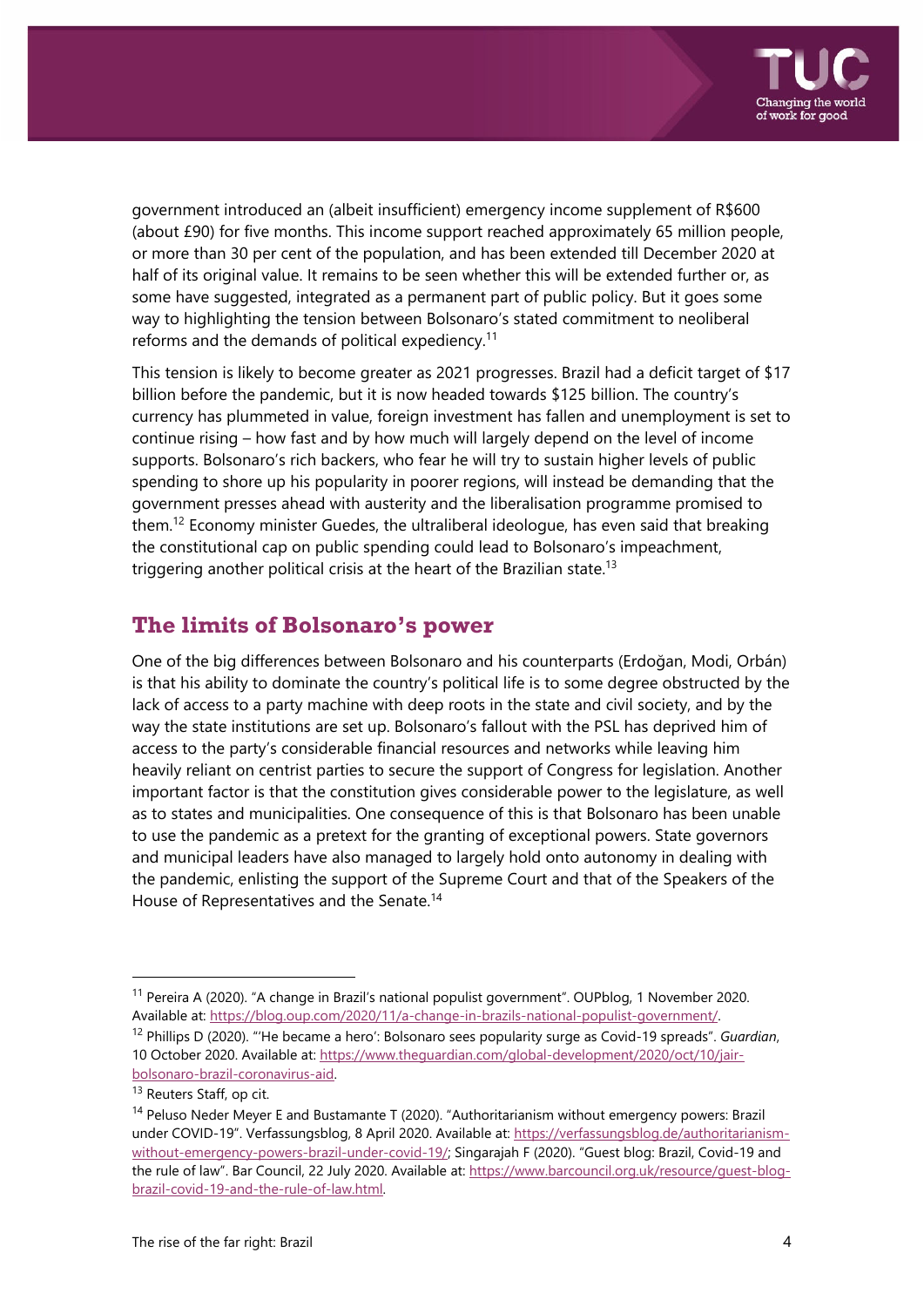

Bolsonaro has found the judiciary to be a particularly hard nut to crack. The Supreme Court has ruled against the President several times in the past few months, most significantly on occasions where he has sought to seize legislative powers.15 At the height of the pandemic the Court authorised an investigation into allegations that key Bolsonaro supporters were involved in a disinformation and intimidation campaign against public authorities, including members of the judiciary. This was launched in parallel with another investigation into claims by Sergio Moro, former justice minister, that Bolsonaro had pressed him to replace the chief of federal police and tried to interfere in investigations involving his sons and other family members. The Supreme Court dealt a blow to the president when it released a video of Bolsonaro swearing at a cabinet meeting, in which he appears to express frustration at not being able to replace law enforcement officials.16 A magazine exposé published shortly thereafter revealed that Bolsonaro had discussed with key cabinet allies the possibility of sending troops to shut down the Supreme Court and install substitute justices until "that was in order".17

As Bolsonaro's relationship with legislators and the courts has deteriorated, he has become increasingly reliant on a core group of military-linked advisers and ministers in his government. He has also sparked controversy by addressing anti-lockdown rallies organised by the far right, where calls are routinely made for a military coup against Congress and the judiciary. Although he has not publicly called for a military takeover, Bolsonaro often speaks favourably about the coup of 1964 and the military dictatorship that followed. He has also encouraged his supporters to arm themselves. Under new relaxed laws, gun ownership doubled in 2019, and Bolsonaro has since revoked decrees facilitating the tracing and identification of weapons and ammunition.<sup>18</sup> This serves the dual purpose of pandering to the law and order concerns of his base and creating an army of diehard supporters willing to mobilise in his defence. It is clear that he wishes to retain the threat of violence and even the possibility of military intervention to protect himself from political and judicial challenges.

## **Culture wars and human rights**

Bolsonaro has pushed Brazil deeper into a culture war that is having significant real-world impacts. As in the US, the country's president and his allies have directly contributed to the spread of misinformation about the severity of Covid-19, its effects and possible cures,

http://www.iconnectblog.com/2020/08/supreme-crisis-bolsonaro-threatens-to-attack-the-brazilian-stf/. 18 Platt D (2020). "Is Brazil on the verge of a dictatorship?". *openDemocracy*, 17 June 2020. Available at: https://www.opendemocracy.net/en/democraciaabierta/brasil-al-borde-de-una-dictadura-en/.

<sup>15</sup> Peluso Neder Meyer and Bustamante, *op cit*.

<sup>&</sup>lt;sup>16</sup> Stargardter G and Brito R (2020). "In video, Bolsonaro says wanted cops replaced to stop family being 'screwed'". *Reuters (UK)*, 22 May 2020. Available at: https://uk.reuters.com/article/uk-brazil-politics/invideo-bolsonaro-says-wanted-cops-replaced-to-stop-family-being-screwed-idUKKBN22Y2VU.

<sup>17</sup> Abrantes Martins P (2020). "Supreme crisis: Bolsonaro threatens to attack the Brazilian STF". *Blog of the International Journal of Constitutional Law*, 14 August 2020. Available at: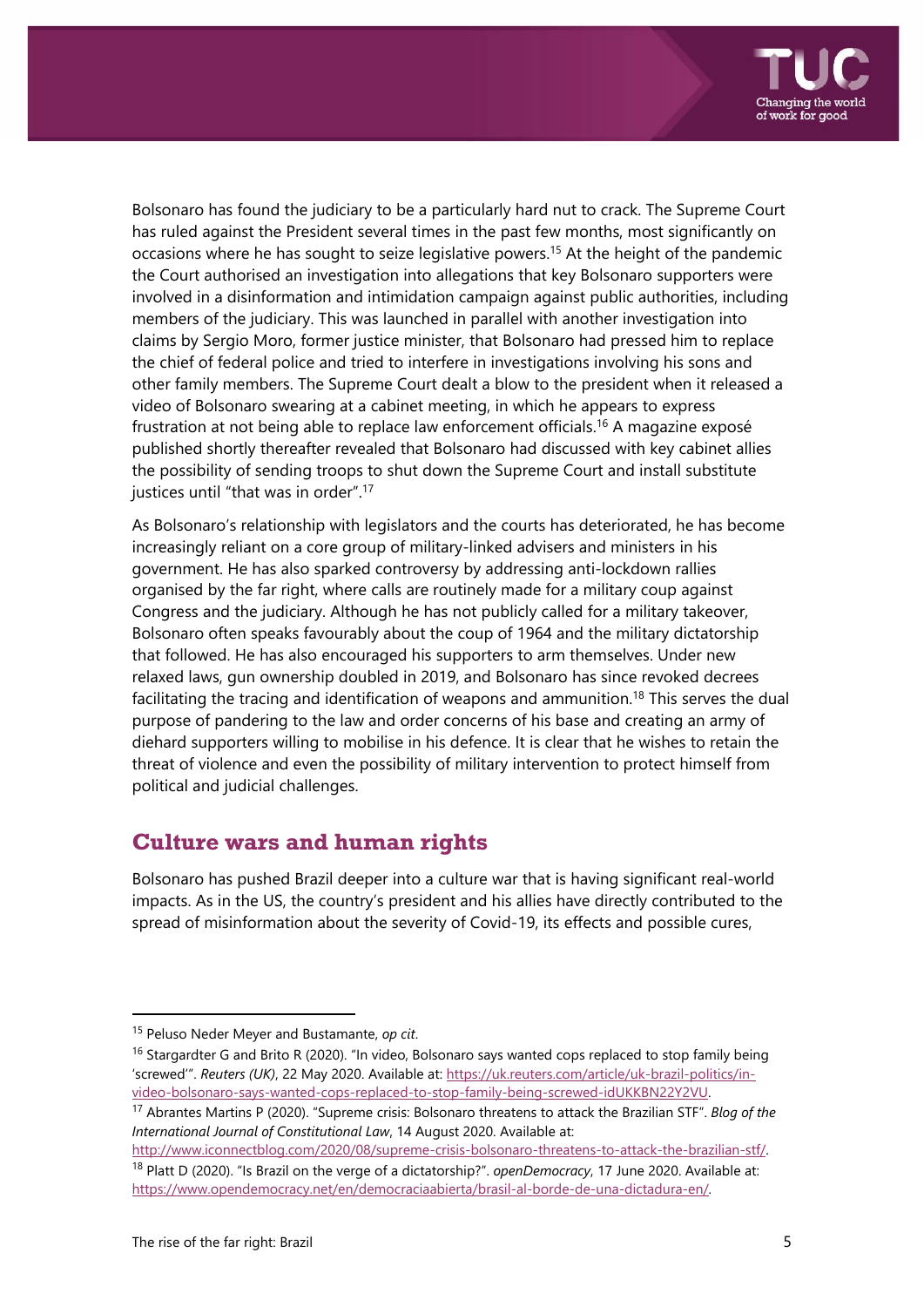

fuelling anti-lockdown sentiments and spread of the virus.<sup>19</sup> Bolsonaro continued to downplay the threat even as the country's hospitals and morgues were full, and took the fact that he contracted and recovered fairly quickly from Covid-19 as a vindication of his approach. Bolsonaro is personally responsible for spreading a number of other conspiracy theories, for example that satellite images and videos of the Amazon burning were fake. He has talked of a conspiracy between NGOs, foreign governments and indigenous communities to prevent Brazil's development. The number of fires in the rainforest so far this year is at a decade high, surpassing the number recorded in 2019 when the destruction sparked widespread criticism of the government.<sup>20</sup>

Brazilian lawyers and human rights collectives are requesting that the ICC open an investigation against Bolsonaro for inciting genocide against indigenous people. Since the beginning of his campaign in 2018, Bolsonaro has made clear his intentions to open up indigenous reserves to extractive companies. He has described the constitutional right of indigenous populations to occupy their traditional territories as 'unjustifiable', comparing them to animals kept in zoos. The ICC's prosecutors are now analysing 33 of the president's statements and decisions before deciding whether or not to request an indictment. Bolsonaro has also dismissed 21 of 27 superintendents at the Brazilian Institute of Environment and Renewable Natural Resources (IBAMA), and sought to undermine the agency responsible for protecting the interests and cultures of indigenous tribes. As a result, the number of indigenous leaders murdered by illegal loggers, miners and land grabbers in 2019 climbed to its highest rate in 11 years.<sup>21</sup>

Brazil's continued descent into violence has had severe implications for workers and trade unions. The ITUC reports that the police have been cracking down heavily on strikes calling for a new direction in economic policy, using tear gas, beating up strike organisers and arresting and detaining many people linked to the trade union movement. Several trade union leaders have been subject to arbitrary arrest and multiple death threats, and a number have been murdered with no action by the authorities to investigate or prosecute the killings. In general, trade unionists are afforded little to no protection by the security services or the state. In light of all this, Brazil has been identified as one of the 10 worst countries for workers.22

Racist police violence, meanwhile, endures in Bolsonaro's Brazil. Killings by police in Rio reached a record high of 1,814 in 2019, the highest number since records began in 1998.

<sup>&</sup>lt;sup>19</sup> Ricard J and Medeiros J (2020). "Using misinformation as a political weapon: Covid-19 and Bolsonaro in Brazil". *Harvard Kennedy School Mis/Information Review*, 17 April 2020. Available at: https://misinforeview.hks.harvard.edu/article/using-misinformation-as-a-political-weapon-covid-19-and-

bolsonaro-in-brazil/. 20 Sakamoto L (2020). "In Brazil, conspiracies are for professionals". *New Internationalist*, 9 October 2020.

Available at: https://newint.org/features/2020/10/06/view-brazil; "Fires in Brazil's Amazon rainforest jump in October". Al Jazeera, 2 November 2020. Available at: https://www.aljazeera.com/news/2020/11/2/firesin-brazils-amazon-rainforest-jump-in-october.

 $21$  Azevedo GS and Fonseca JB (2020). "How Bolsonaro is undermining human rights protection mechanisms in Brazil". LSE Blog, 02 April 2020. Available at:

https://blogs.lse.ac.uk/internationaldevelopment/2020/02/04/how-bolsonaro-is-undermining-humanrights-protection-mechanisms-in-brazil/.

<sup>22</sup> ITUC, op cit, pp 20–1, 25.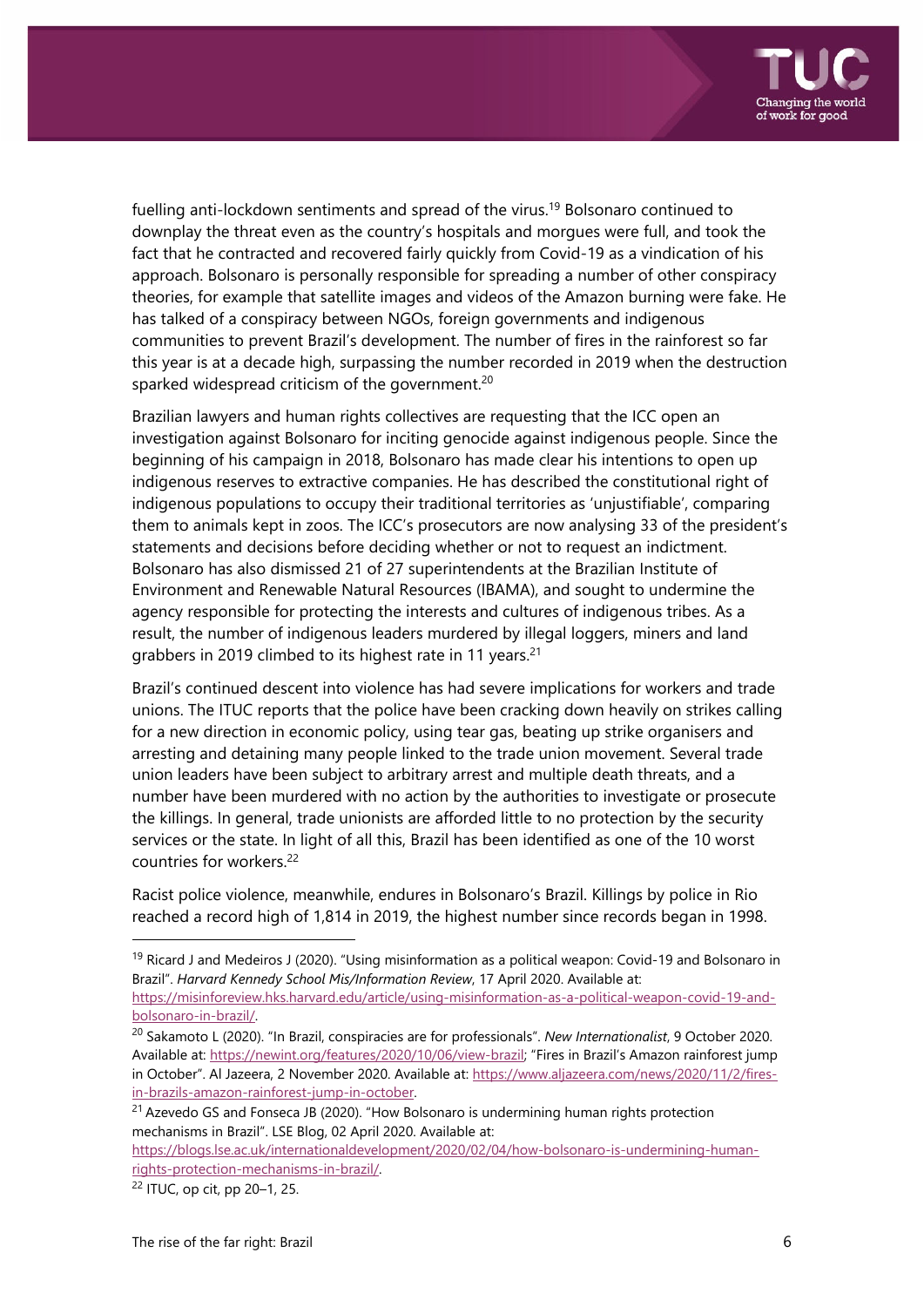

This accounted for almost a third of the 5,804 people killed by police in Brazil last year, the overwhelming majority of whom were black. The government excluded complaints of police violence from its 2019 human rights report, sparking allegations of a cover-up amid the global outrage over racism and the use of excessive force by police in the US. Police killings spiked once more in the first six months of 2020, even as crime rates dropped dramatically and the Supreme Court banned raids during the pandemic.<sup>23</sup> This has occurred on the watch of a president who campaigned on a strong law and order platform, backs police crackdowns on criminality and has long denied the existence of racial injustice in his country.

Bolsonaro has at times disappointed his evangelical support base with statements and decisions that reflect broader political considerations. In October of this year, he frustrated religious conservative supporters by nominating Kassio Marques, a liberal with a record of flexible rulings, to the Supreme Court. Responding to a backlash over the decision, he sought to allay concerns among conservatives by declaring that "we are going to have a very evangelical minister in the supreme court" next year.<sup>24</sup> But he has brought other parts of the state into line with his socially conservative ideology, for example by appointing evangelical pastor Damares Alves minister for Human Rights, Family and Women. Alves' ministry has recently introduced a regulation that erects new barriers to abortion access. This follows a national row in which a 10-year-old rape victim looking to exercise her constitutional right to an abortion was hounded by anti-abortion activists, some of whom claimed to be in contact with Alves.25 Bolsonaro and Alves have frequently voiced their opposition to sexual and reproductive rights, with the former also continuing to publicly express deeply homophobic views. The president described the Supreme Court decision to criminalise homophobia in Brazil, a country that has one of the highest murder rates for LGBT+ individuals, as "completely wrong".26

Just as Trump has drawn on a national history of anti-communist paranoia, so Bolsonaro is reviving the anti-communism of 1930s Brazilian fascism and the military dictatorship. Attacks on communism, 'gender ideology' and 'cultural Marxism' – an antisemitic trope – were a prominent feature of Bolsonaro's campaign, and following his election supporters

 $23$  Krsticevic V (2020). "Brazil excludes complaints of police violence from its annual human rights report". *Merco Press*, 13 June 2020. Available at: https://en.mercopress.com/2020/06/13/brazil-excludescomplaints-of-police-violence-from-its-annual-human-rights-report; Acebes CM (2020). "Brazil suffers its own scourge of police brutality". *Americas Quarterly*, 3 June 2020. Available at:

https://www.americasquarterly.org/article/brazil-suffers-its-own-scourge-of-police-brutality/.

<sup>24</sup> Brito R (2020). "Brazil's Bolsonaro hopes to appoint evangelical minister to supreme court". *Reuters (UK)*, 6 October 2020. Available at: https://uk.reuters.com/article/us-brazil-religion/brazils-bolsonaro-hopes-toappoint-evangelical-minister-to-supreme-court-idUSKBN26R037.

<sup>&</sup>lt;sup>25</sup> Human Rights Watch (2020). "Brazil: revoke regulation curtailing abortion access". 21 September 2020. Available at: https://www.hrw.org/news/2020/09/21/brazil-revoke-regulation-curtailing-abortion-access; Hennigan T (2020). "Bolsonaro embroiled in abortion row over 10-year-old rape victim". *Irish Times*, 15 September 2020. Available at: https://www.irishtimes.com/news/world/bolsonaro-embroiled-in-abortionrow-over-10-year-old-rape-victim-1.4355496.

<sup>26 &</sup>quot;Brazilian president says decision to criminalise homophobia 'completely wrong'". *euronews*, 15 June 2019. Available at: https://www.euronews.com/2019/06/15/brazilian-president-says-decision-tocriminalise-homophobia-completely-wrong.